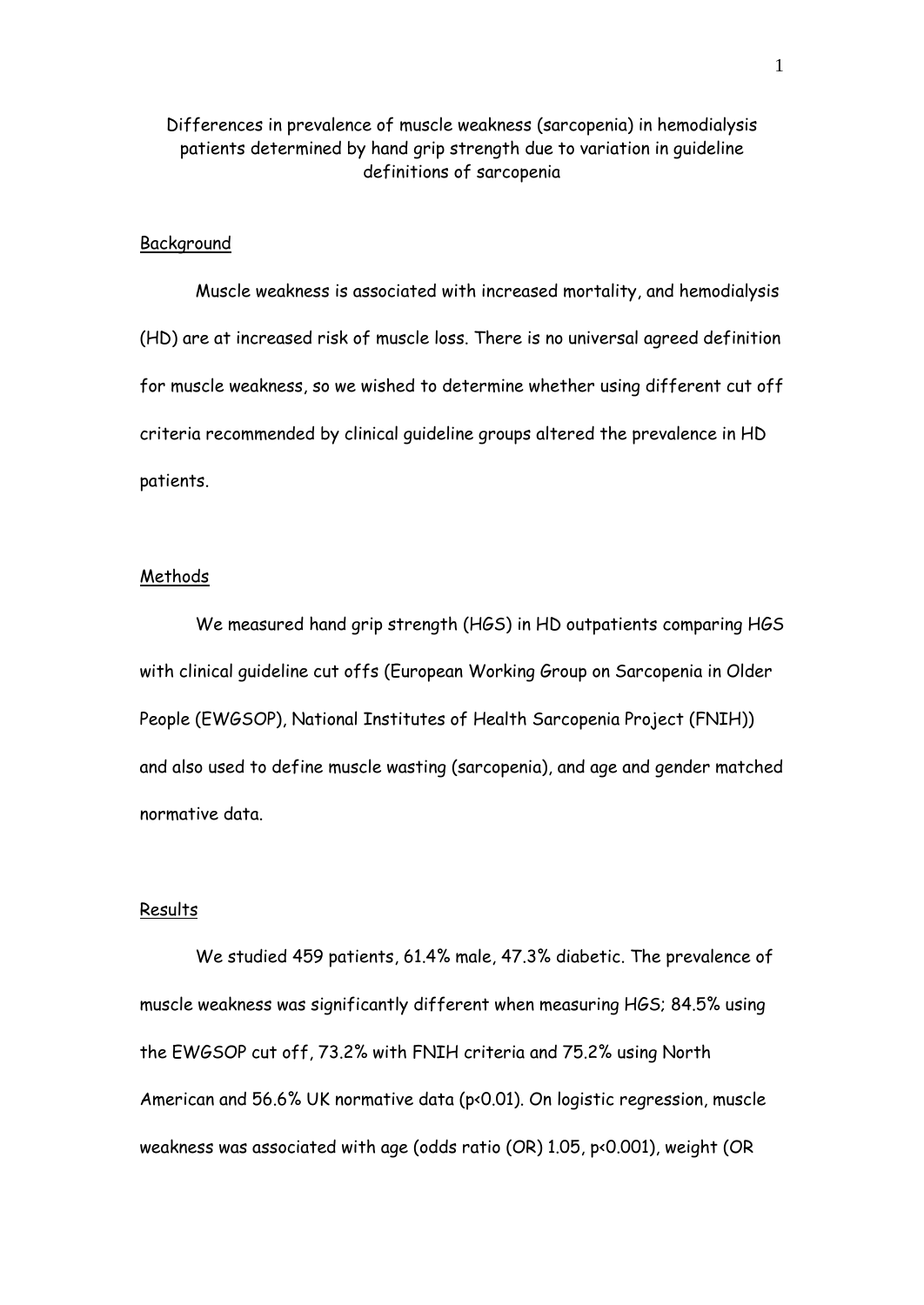0.96, p<0.001), serum albumin (OR 0.89, p=0.007), non-diabetic (OR 0.31, p=0.001). In addition, 66.7% of patients with no-comorbidity were weak, compared to 93.8% with highest co-morbidity score, p<0.001.

## Conclusion

There is currently no agreed universal definition for muscle wasting (sarcopenia), but the EWGSOP and FNIH advocate HGS cut offs as part of their definition of sarcopenia. The prevalence of muscle weakness varies according to cut off, and whether age and gender matched normative data is used. In addition, patient characteristics in terms of age and co-morbidity also determine the prevalence of muscle weakness.

# Introduction

In economically developed countries life expectancy continues to rise, with increasing numbers of elderly patients now treated by dialysis. Although muscle mass naturally declines after the age of 50, muscle wasting is associated with an increased risk for mortality [1]. Loss of lean body mass is often referred to as sarcopenia, a term derived from the Greek word for loss of flesh [2].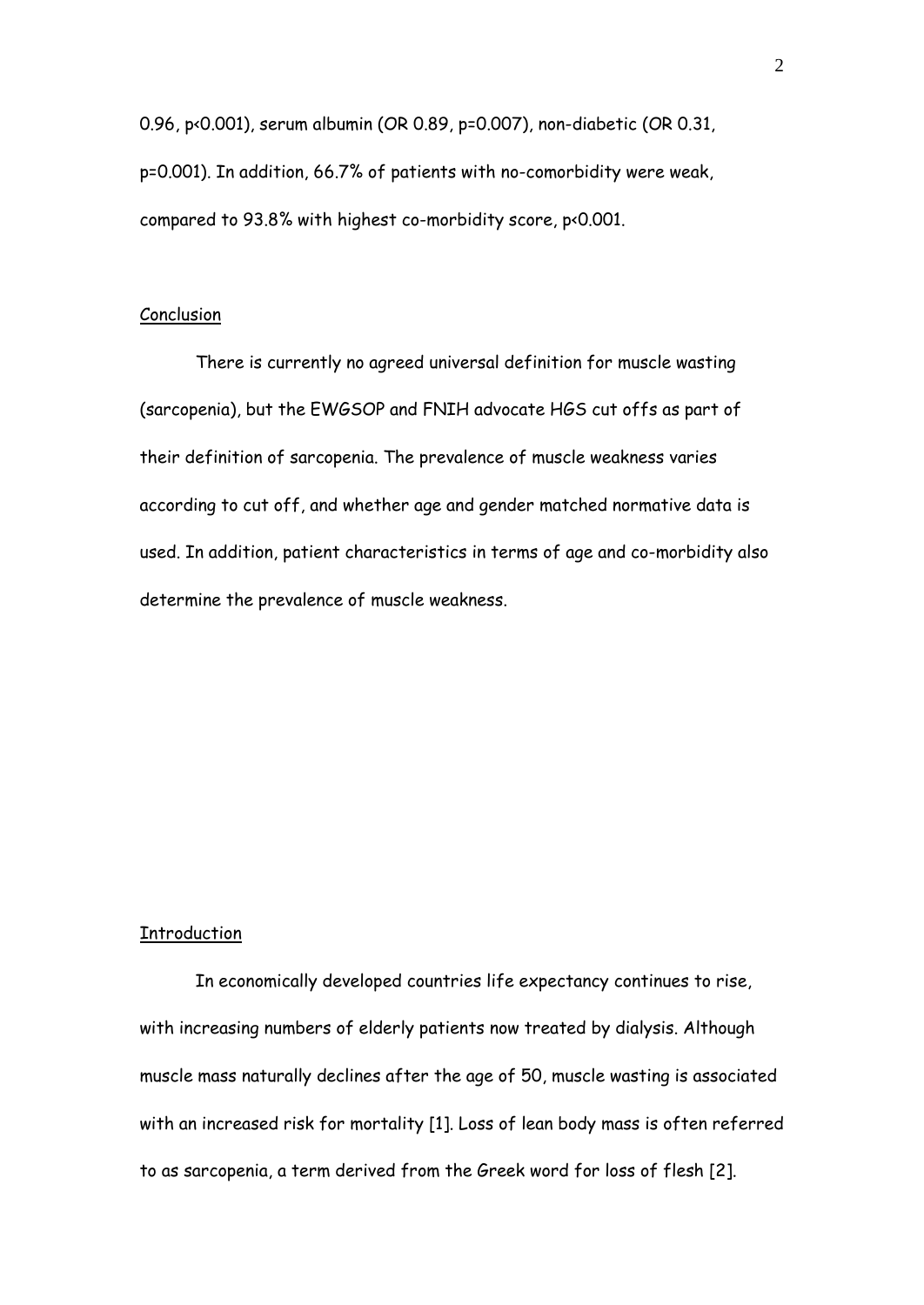Although there is no universally agreed consensus definition of sarcopenia, it is now defined by both European and North American interest groups by including a functional component [3,4]. Measurement of hand grip strength (HGS) has been shown to be both a reproducible and reliable method of assessing forearm muscle strength, and is established as an indicator of muscle status, particularly among older adults [5]. Several recent studies have reinforced the association between HGS with determinations of nutritional status, measurements of muscle mass, functional capacity and over-all health status. In the last few years several studies have confirmed the value of grip strength as a significant predictor of patient mortality, length of hospital stay, and physical functioning [6].

Patients with chronic kidney disease treated by hemodialysis are at increased risk of losing muscle mass, due to multiple factors, including dietary restrictions, metabolic acidosis, insulin resistance [7], urinary and dialysate protein losses, reduced physical activity, along with fatigue and self-reported depression [8,9]. Reports of studies using HGS measurements in hemodialysis patients have shown that HGS measurements are reliable and reproducible, and not affected by the presence of an arterio-venous fistula or the dialysis session [10-12]. In addition, HGS weakness in hemodialysis patients is associated with increased mortality risk [13].

As there has been recent concordance in defining sarcopenia firstly by a loss of muscle strength measured by HGS by both the European Working Group on Sarcopenia in Older People (EWGSOP) [3] and the North American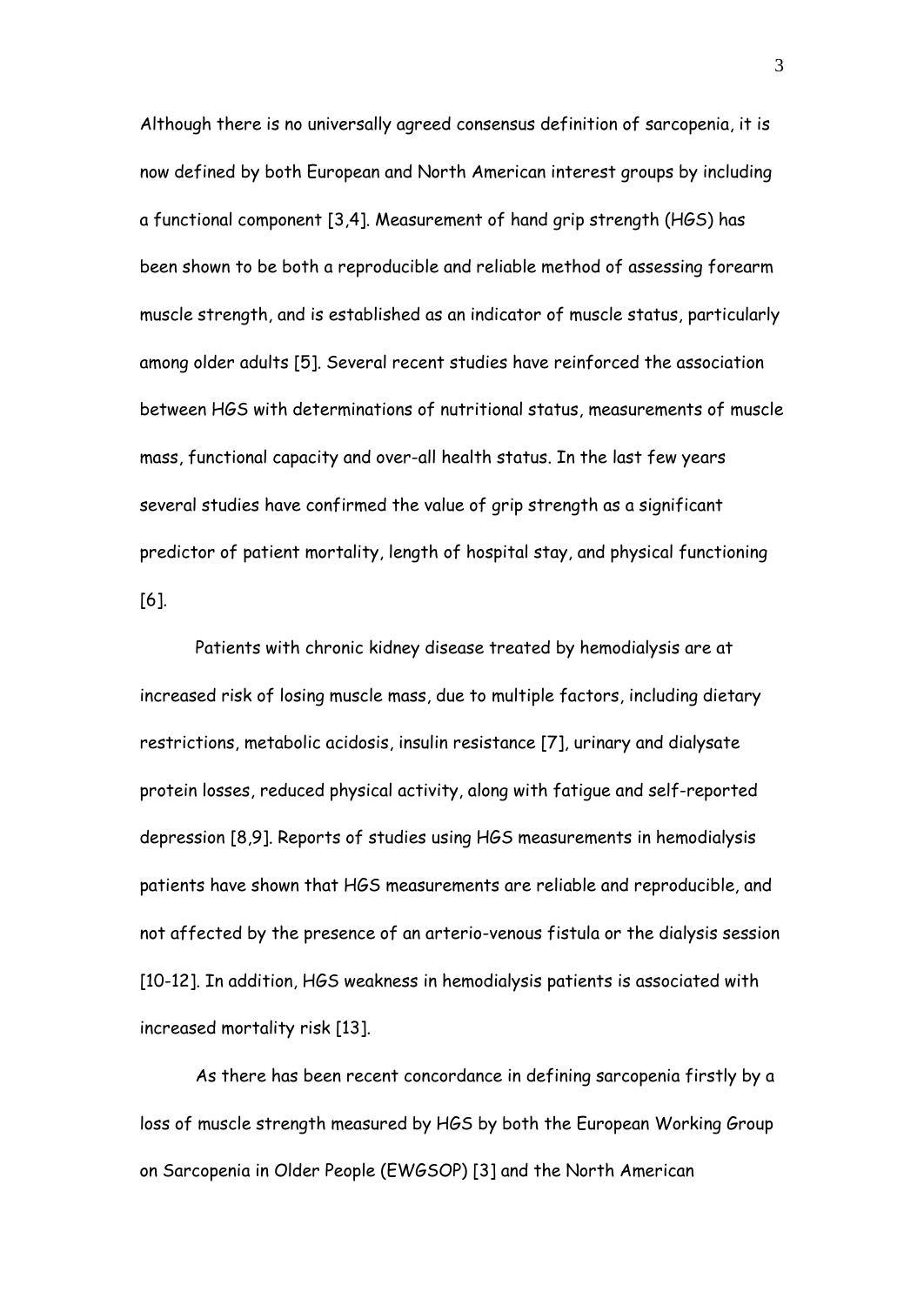Foundation for the National Institutes of Health Sarcopenia Project (FNIH) [4], we wished to determine the prevalence of muscle weakness using these definitions, as well as comparing muscle weakness with age and sex matched controls [14-17].

# Methods

We retrospectively analysed the results of HGS using the grip-D strength dynamometer (Takei Scientific Instruments Co, Nigata, Japan) in adult patients with chronic kidney disease attending for outpatient hemodialysis under the care of a university hospital. Patients were instructed and shown how to use the strength gauge, and measurements were made according to the manufacturer's recommendations with patients asked to make their maximal voluntary exertion. Three measurements were made with the dominant arm, and the maximal value recorded.

Muscle weakness was defined according the EWGSOP and FNIH sarcopenia cut off definitions (EWGSOP male 32 kg, female 22 kg; FNIH sarcopenia male < 26 kg, female < 16 kg), [3,4] respectively and more than 2 standard deviations (SD) below age and sex matched normative adult values [15,17]. When comparing clinical guideline cut offs, as the dialysis population was from a European center we chose the EWGSOP as the reference clinical guideline. We used the World Health Organisation body mass index (BMI) cut offs (23 $\cdot$ 0, 27 $\cdot$ 5, 32 $\cdot$ 5, and 37 $\cdot$ 5 kg/m<sup>2</sup>) to divide patients into 5 categories [18].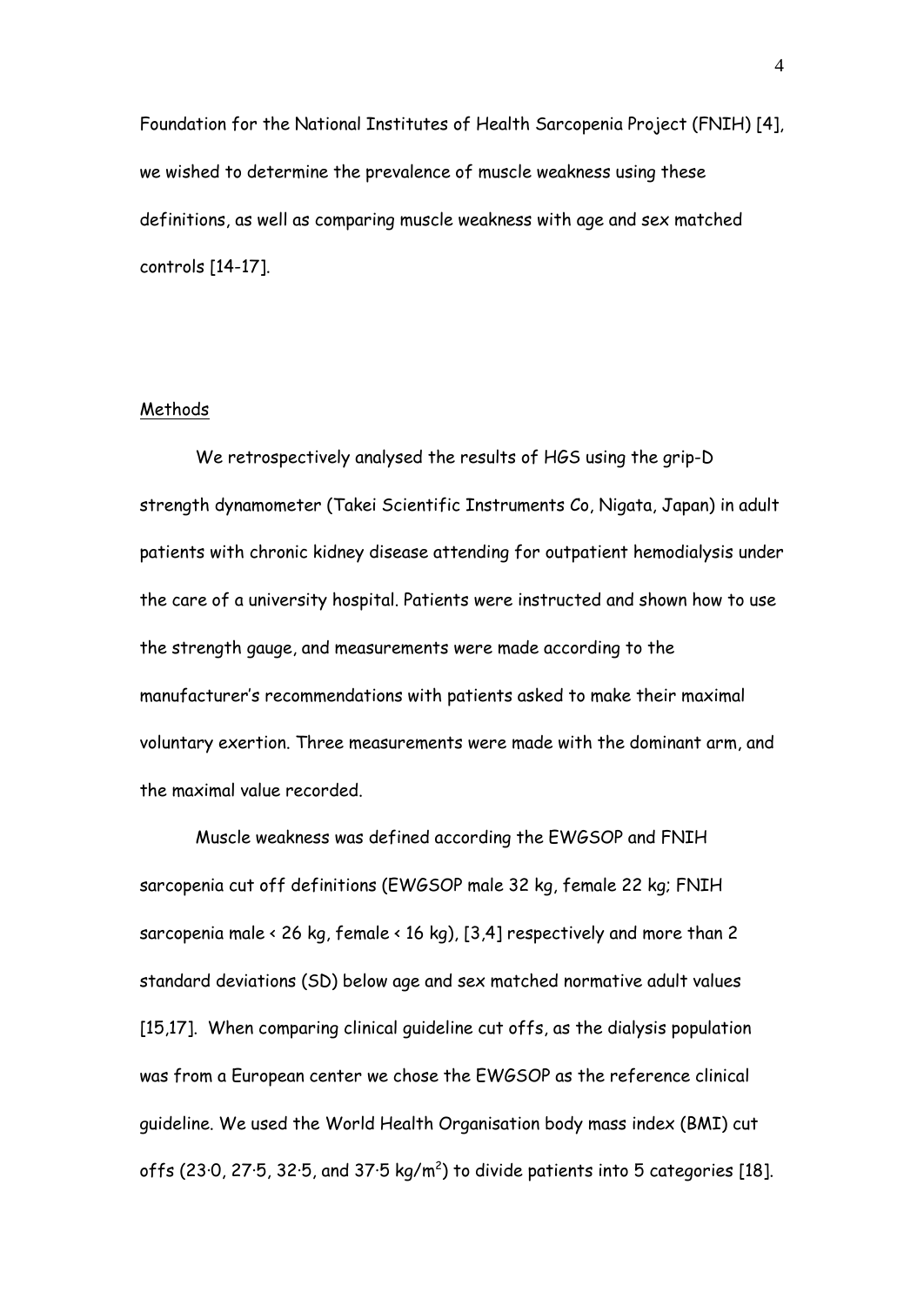Patient demographics were obtained from hospital computerized health care records. Patient co-morbidity was determined using the Davies-Stoke comorbidity scoring system, as this has been validated in a UK dialysis population [19]. Patients dialysed using polysulfone dialyzers (Nipro, Osaka, Japan) [20], and Fresenius 4008H, 5008 (Fresenius AG, Bad Homberg, Germany) or BBraun Dialogue+ (BBraun, Melsungen, Germany) dialysis machines, and anticoagulated with tinzaparin, a low molecular weight heparin (Leo Laboratories, Market Harborough, UK) [21].

Serum biochemistry samples were analysed with a standard multi-channel biochemical analyzer (Roche Integra, Roche diagnostics, Lewes, UK), using the bromocresol green method for albumin determination, and hemoglobin samples by the sodium lauryl sulphate-Hb method (XE-2100 Sysmex Corporation, Kobe, Japan) [22], and dialysate biochemistry checked [23]. Dialyzer clearance was calculated on sessional urea clearance (single pool Kt/Vurea), and that estimated by the dialysis machine (on-line Kt/V). Urea appearance rate was calculated as the difference in total body urea pre- and post-dialysis, using total body water pre- and post-dialysis divided by the interdialytic period, and then adjusted to a 70 kg patient. Β2 microglobulin was measured using a nephelometric assay [24].

This retrospective audit complied with the UK National Health Service (NHS) guidelines for clinical audit and service development, (UK NHS guidelines for clinical audit and service development, available at http://www.hra.nhs.uk/documents/2013/09/defining-research.pdf, and

5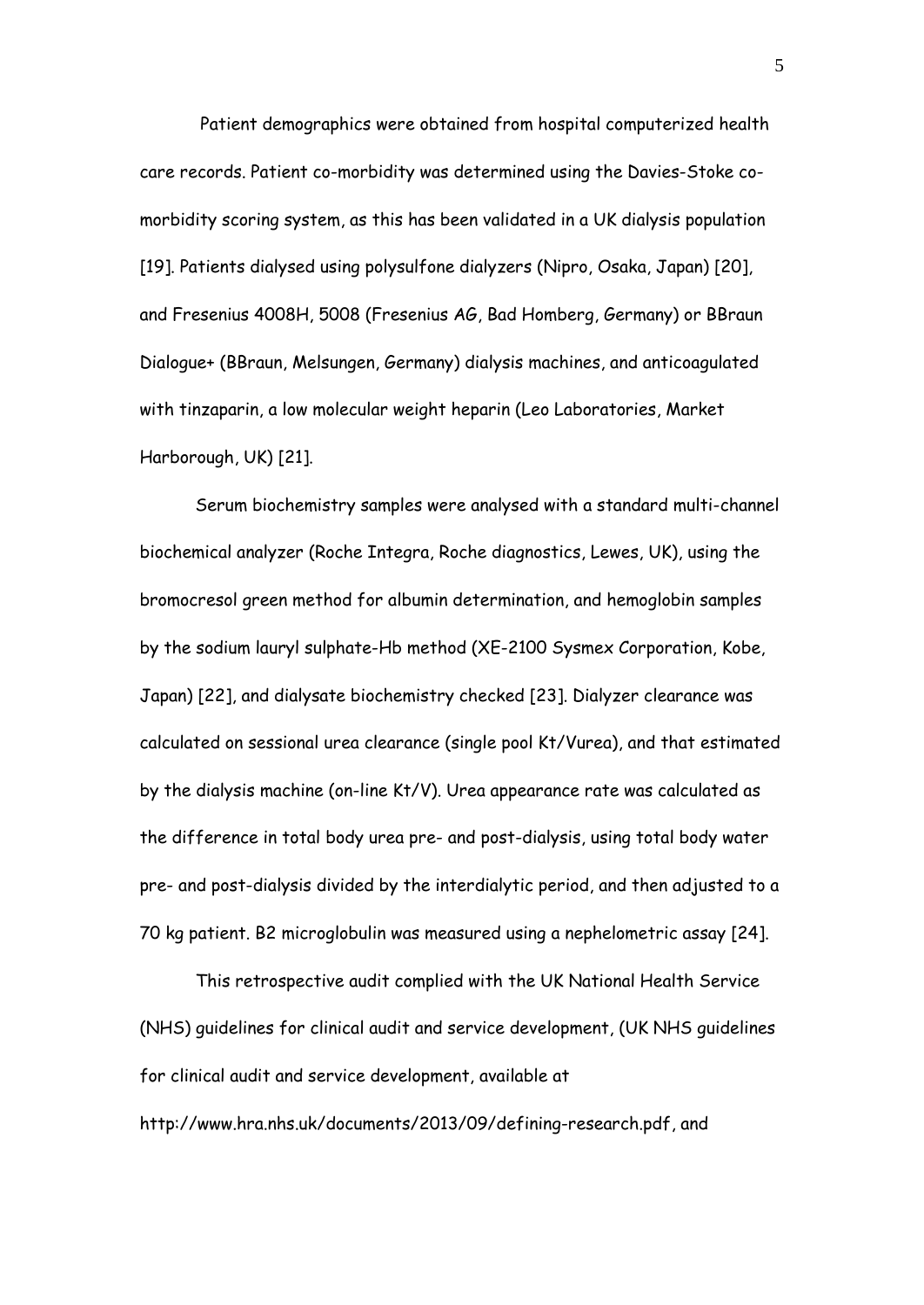[http://www.gov.uk/government/publications/health-research-ethics](http://www.gov.uk/government/publications/health-research-ethics-committees-governancearrangements)[committees-governancearrangements.](http://www.gov.uk/government/publications/health-research-ethics-committees-governancearrangements)

#### Statistical analysis

Data is presented as mean ± standard deviation, median (interquartile range), or percentage. Standard statistical tests were used to analyse data (D'Agostino and Pearson normality test, kappa test, Wilson agreement, misclassification, t test, Mann Whitney U test, or Chi square test) with appropriate post hoc corrections made for multiple testing (Bonferroni and Benjamini-Hochberg), where appropriate. Binary regression model was developed by including all variables thought to be clinically relevant and then excluding variables which were either not significant or did not improve model fit. Statistical analysis used Prism 6.0 (Graph Pad, San Diego, USA), Analyse-It 4.0 (Analyse-It, Leeds, UK) and SPSS 24 (University Chicago, Chicago, USA). Statistical significance was taken as p<0.05.

### Results

We retrospectively analysed the results of body composition from 459 adult hemodialysis patients; 282 males (61.4%) male, mean age 66.9 ±15.0 years, 46.6% diabetic, with a median vintage hemodialysis treatment 36.4 (15.2-72.4) months. The major ethnic groups were white 43.4%, south Asian 26.5%, African-Afro-Caribbean 20.3%, East Asian 5.6%, and other ethnic groups 4.2%. Mean HGS was 18.3 ±9.5 kg. Depending on the cut off criteria advised by different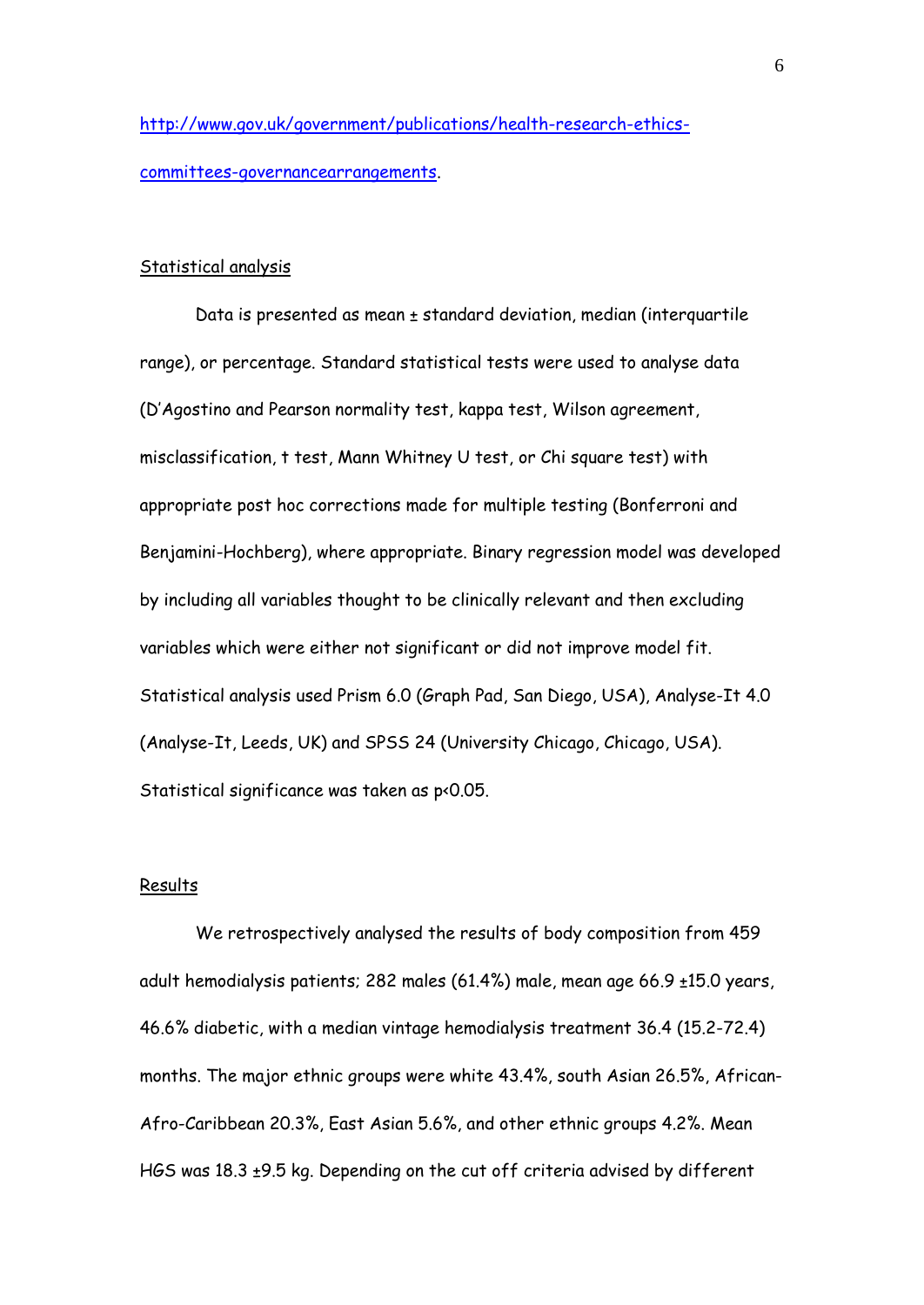studies, more male patients had muscle weakness using the EWSOP cut off values, and more women had muscle weakness using the EWSOP guidelines compared to the FNIH sarcopenia project or Dodd and Bohannon normative values (Figure 1).

We then compared the prevalence of muscle wasting using the EWGSOP cut off criteria, with those of the FNIH sarcopenia project, Dodd and Bohannon normative values (table 2). There was poor agreement between muscle weakness according to the EWGSOP cut off and those from the FNIH sarcopenia project or Dodd and Bohannon normative values.

As expected male patients had greater HGS than females, and older patients had weaker muscle strength (table 1). Patients with muscle weakness had lower weights, but BMI was only lower in male patients. Pre-dialysis systolic blood pressure was similar between groups, although those patients with reduced HGS had lower pre-dialysis diastolic blood pressures. Haemoglobin and C reactive protein (CRP) were not different, although serum albumin and cholesterol were lower in those with muscle weakness. Dialysis vintage, in terms of months of dialysis treatment and β2 microglobulin were not different, as was dialysis urea clearance (urea reduction ratio) and dialysis machine estimated and calculated sessional Kt/Vurea.

Patients with muscle weakness had greater co-morbidity scores, but apart from previous myocardial infarction, coronary artery stenting and diabetes, other co-morbidities including peripheral vascular disease, stroke, transient ischemic attacks, cirrhosis and malignancy were not different (table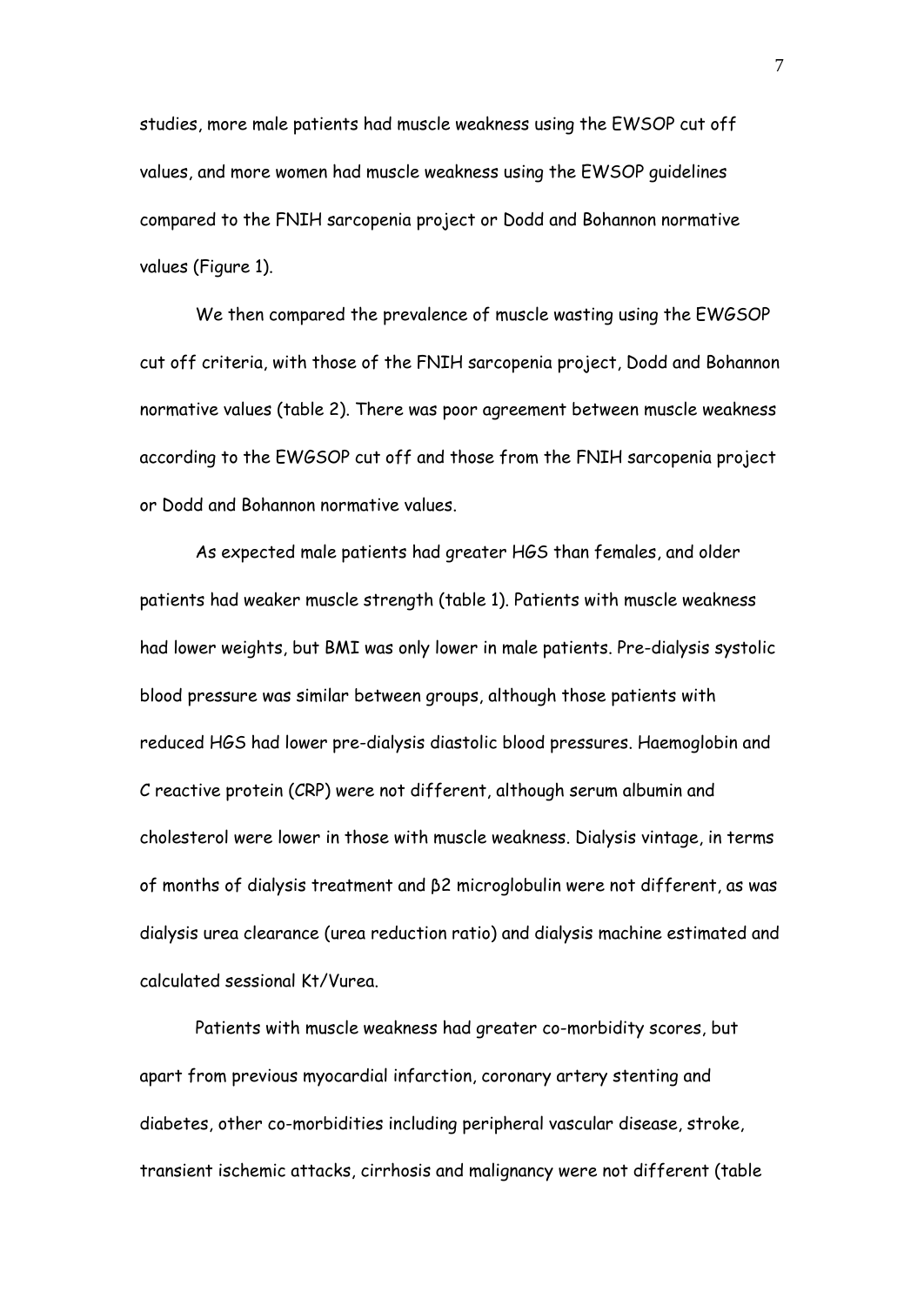3). Using the EWSOP guidelines for defining sarcopenia, then there were no differences between ethnic groups for women, although fewer African-Afro-Caribbean male patients had muscle weakness (Figure 2).

A logistic regression model for muscle weakness showed that older age, diabetic status, lower weight and serum albumin were all independently associated with muscle weakness (table 4), whereas gender was not a significant factor.

### Discussion

Sarcopenia is associated with an increased risk of mortality [1]. To detect muscle loss at an early stage to allow for effective interventions, rapid, low cost screening tests are required for every day clinical practice. Although relying on patient participation requiring a measurement of maximum voluntary muscle strength, HGS has been shown to be a reliable reproducible test to detect muscle weakness, that can be readily performed in the clinic and on the dialysis unit [13,25]. Previous reports have shown that HGS is a robust test of muscle strength which is not affected by patient self-reported distress [26]. Although there is no consensus definition for sarcopenia, speciality interest groups in both North America and Europe recommend measuring HGS in diagnosing sarcopenia [3,4].

We measured HGS in a large multi-ethnic dialysis population attending for outpatient dialysis treatments. Using the EWGSOP cut off, muscle weakness was more commonly found in older patients with lower body weight. Overall co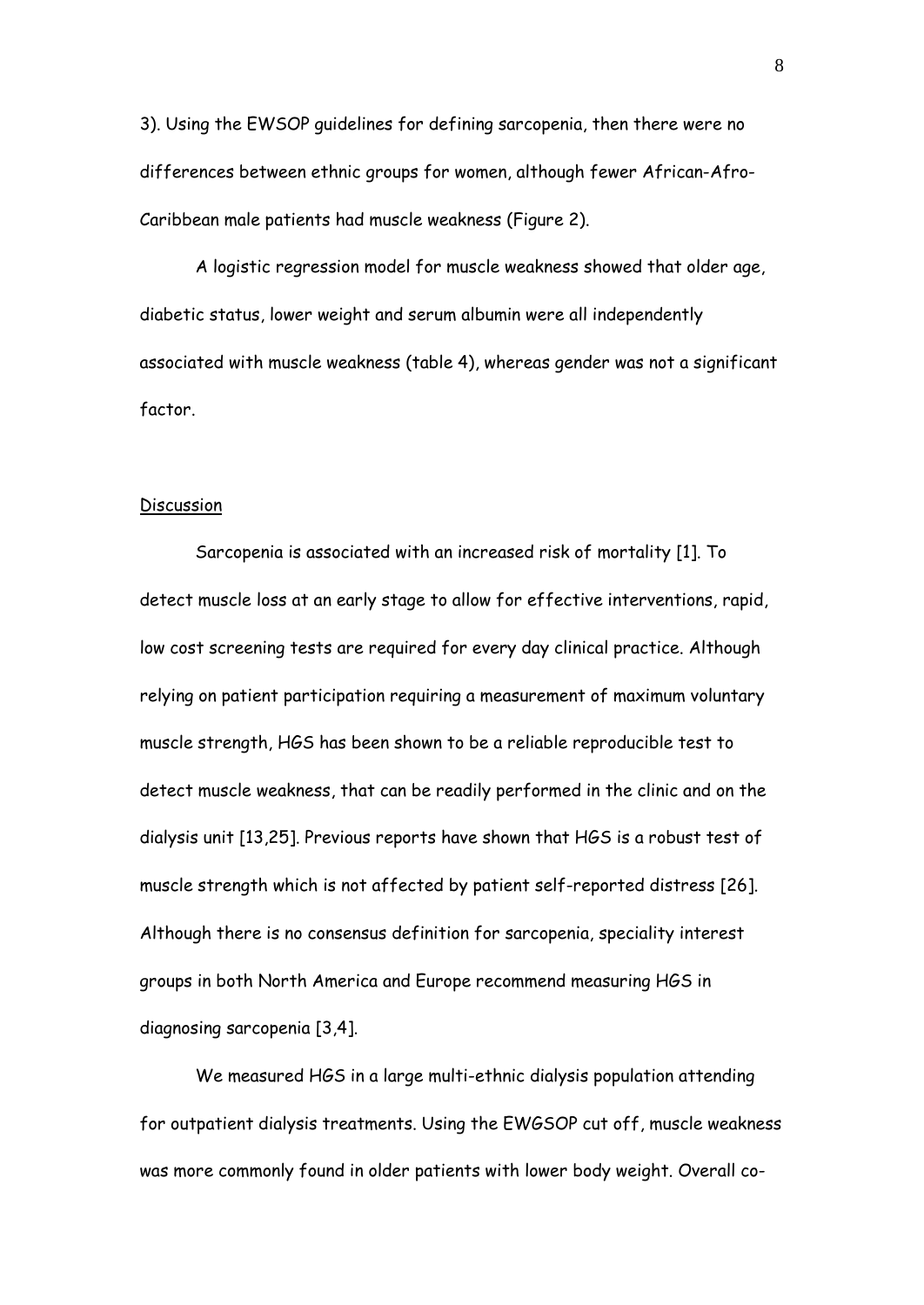morbidity scores were greater in those patients with muscle weakness, and they were more likely to have a medical history of myocardial infarction or coronary artery stenting, which may account for the lower diastolic blood pressure. In addition, diabetic patients were more likely to have muscle weakness, and other studies have reported that diabetic dialysis patients have greater body fat and less muscle mass than non-diabetics [27]. Previous reports have suggested differences in body composition between different ethnic groups [28], and we noted a lower prevalence of muscle weakness for male patients of African-Afro-Caribbean descent. There was no difference in dialysis vintage or β2 microglobulin, a marker of residual renal function [28], between groups of patients divided by gender and muscle weakness. Similarly, urea dialyzer clearance was not different. Indicating that the clearance of small azotaemic solutes, such as urea, or middle molecule clearance of β2 microglobulin or residual renal function may not be associated with reduced muscle function. For male patients, those who were weaker had lower serum urea, albumin, cholesterol and urea generation rate, whereas only albumin and cholesterol were significantly lower in the weaker female patients. This would suggest that these patients probably had lower nutritional intakes, and previous studies have reported an association between muscle weakness and malnourishment in dialysis patients [29], although lower urea generation could also be associated with less physical activity [30], another cause of muscle wasting [7]. In addition, the lower serum albumin could be in keeping with an inflammatory state, although C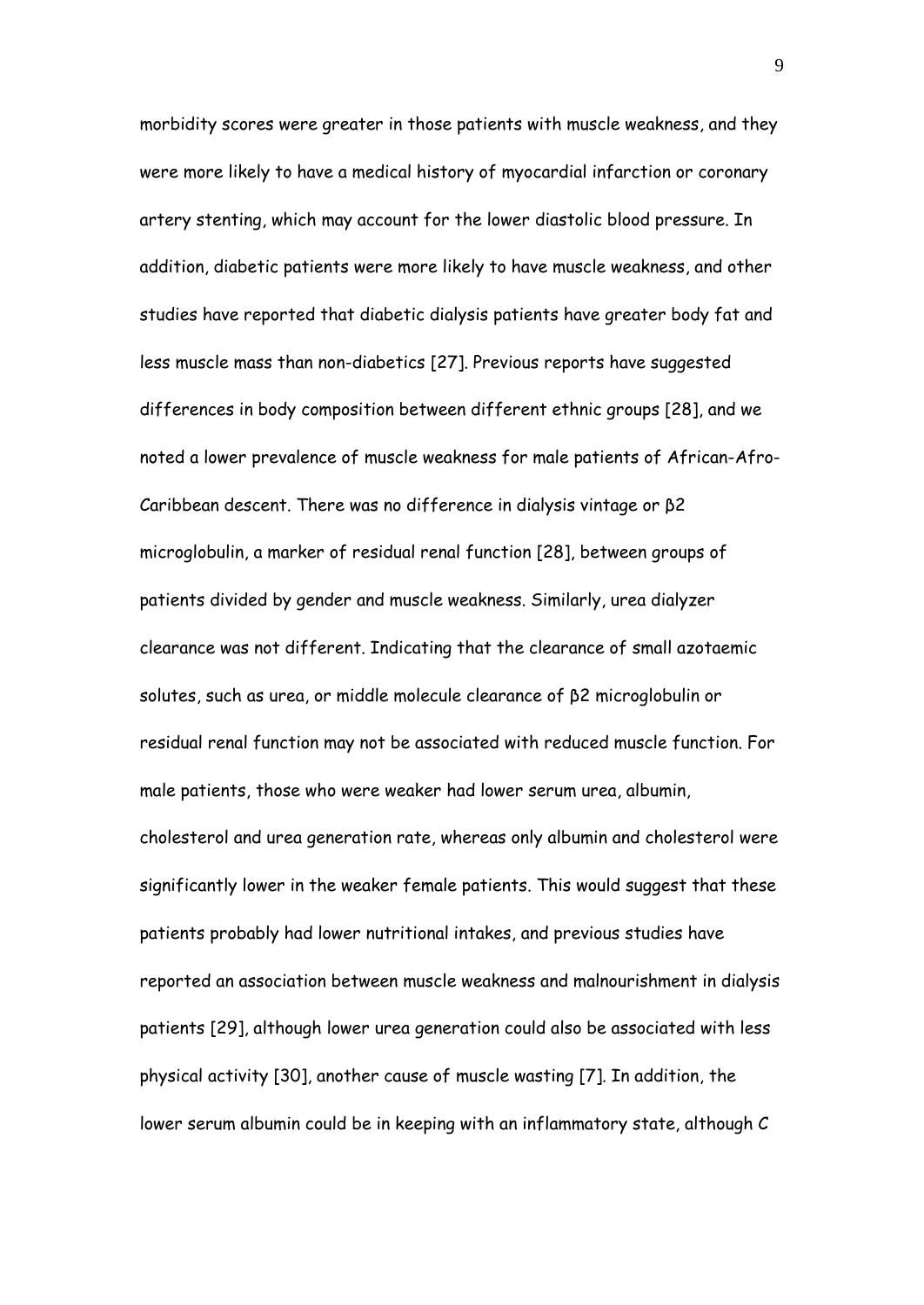reactive protein concentrations did not differ. Previous reports have described a syndrome of muscle wasting and inflammation in dialysis patients [31].

Comparing the EWGSOP cut off with that recommended by the FNIH sarcopenia project group, then the prevalence of muscle wasting was greater using the EWGSOP guidelines [3,4]. In addition, we also used age and gender matched normative data. The prevalence of muscle weakness was lower using UK and North American age and gender matched normative data for males, but there was no difference between EWGSOP and North American age matched data, whereas the prevalence of muscle weakness was much lower using UK age matched normative data [5,13]. As neither the EWGSOP and FNIH sarcopenia cut offs are age adjusted one would expect that they would over estimate muscle weakness when comparing muscle strength with age adjusted normative data. The difference between genders may have been due to the slightly lower age of our female patients.

As muscle strength decreases with age [5,13], on multivariable analysis using the EWGSOP cut off then older age was the strongest factor associated with muscle weakness, followed by lower weight. Diabetic patients and lower serum albumin were also independently associated with muscle weakness.

There is currently no single agreed consensus definition for muscle wasting to differentiate muscle wasting that is associated with the normal aging process from pathological muscle loss, and our study highlights the differences between current guidelines. Similarly, it remains to be established whether the criteria for muscle loss should be disease specific. As although patients with

10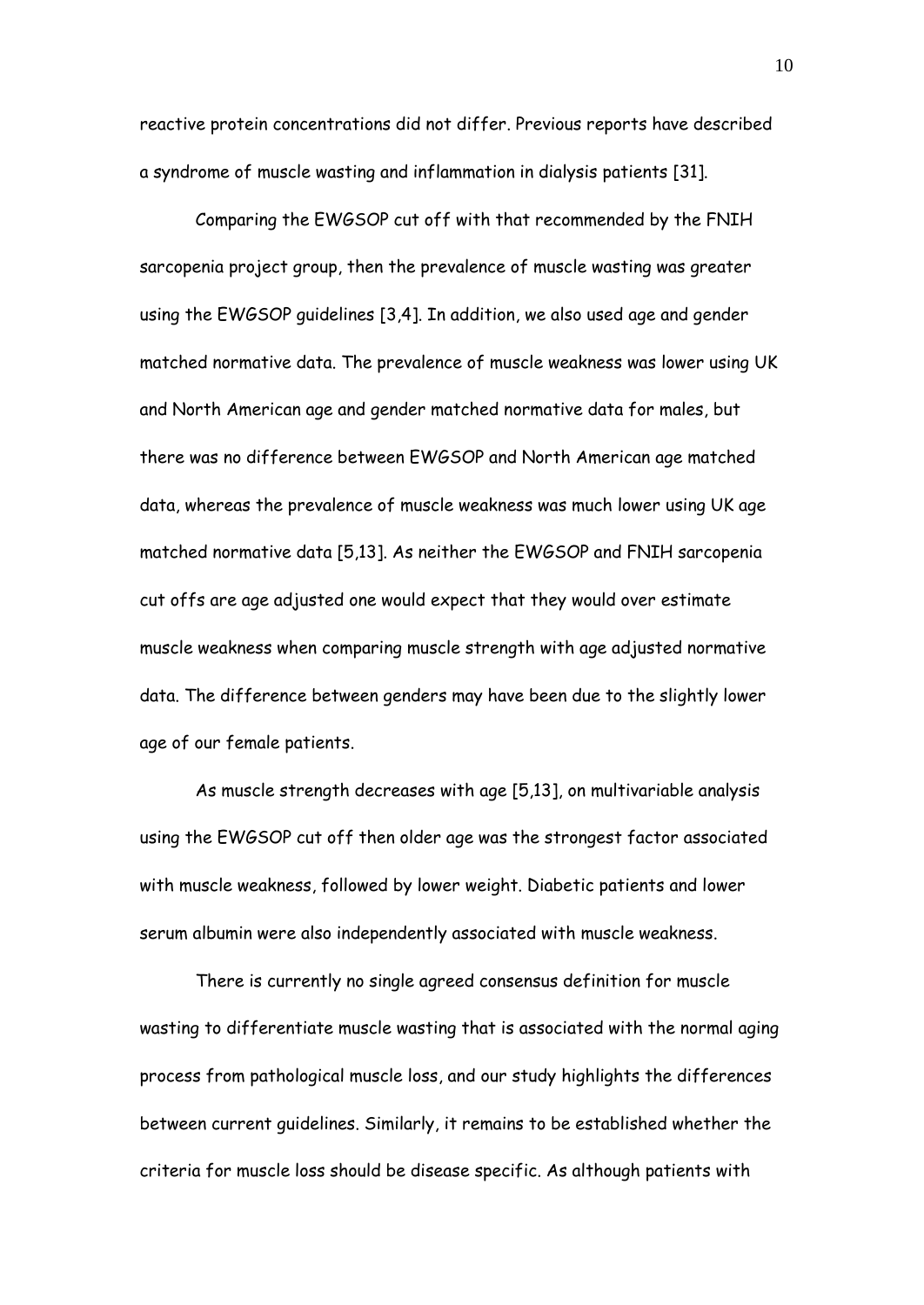chronic conditions are generally less physically active, some diseases are more likely to be associated with joint and metabolic bone disease, and so may have additional effects on reducing muscle strength as assessed by HGS.

Taking different cut-offs leads to differences in reported prevalence of muscle wasting, potentially leading to over reporting and conversely under reporting between studies [30,32]. In addition, differences in patient demographics will also have an effect on reported prevalence. As we performed a cross sectional assessment we do not have outcome data to determine an association between muscle weakness and mortality risk. Whether muscle weakness is a primary risk factor for mortality [33], remains to be determined as muscle weakness is also associated with increasing co-morbidity and lower serum albumin.

The authors have no conflict of interest The data presented in this paper has not been previously published in part or full form

### References

- *1.* Peterson SJ, Braunschweig CA. (2016) Prevalence of Sarcopenia and Associated Outcomes in the Clinical Setting. Nutr Clin Pract.;31(1):40-8
- *2.* Melton LJ 3rd, Khosla S, Crowson CS, O'Connor MK, O'Fallon WM, Riggs BL. (2000) Epidemiology of sarcopenia. J Am Geriatr Soc.;48(6):625-30
- *3.* Bahat G, Tufan A, Tufan F, Kilic C, Akpinar TS, Kose M, Erten N, Karan MA, Cruz-Jentoft AJ (2016). Cut-off points to identify sarcopenia according to European Working Group on Sarcopenia in Older People (EWGSOP) definition. Clin Nutr. 35(6):1557-1563
- *4.* Alley DE, Shardell MD, Peters KW, McLean RR, Dam TT, Kenny AM, Fragala MS, Harris TB, Kiel DP, Guralnik JM, Ferrucci L, Kritchevsky SB, Studenski SA, Vassileva MT, Cawthon PM. (2014) Grip strength cutpoints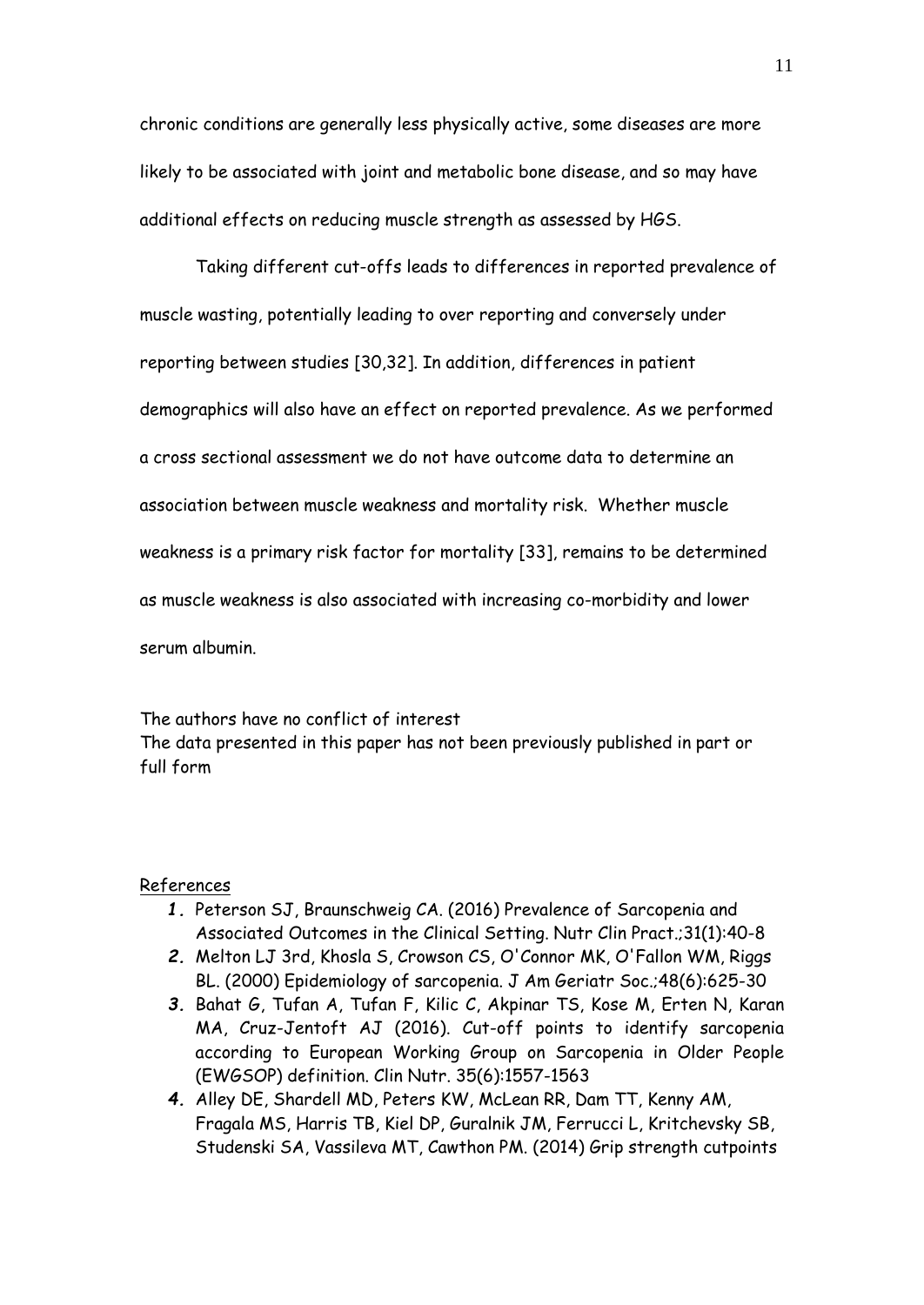for the identification of clinically relevant weakness. J Gerontol A Biol Sci Med Sci.;69(5):559-66

- *5.* Bohannon RW, Bubela DJ, Magasi SR, Gershon RC. (2017) Relative reliability of three objective tests of limb muscle strength. Isokinet Exerc Sci. 2011;19(2). doi: 10.3233/IES-2011-0400 PMID: 24339479
- *6.* Bohannon RW. (2015) Muscle strength: clinical and prognostic value of hand-grip dynamometry. Curr Opin Clin Nutr Metab Care. 18(5):465-70
- *7.* Wang XH, Mitch WE. (2014) Mechanisms of muscle wasting in chronic kidney disease. Nat Rev Nephrol. 10(9):504-16
- *8.* El-Kateb S, Sridharan S, Farrington K, Fan S, Davenport A. (2016) A single weekly Kt/Vurea target for peritoneal dialysis patients does not provide an equal dialysis dose for all. Kidney Int. 90(6):1342-1347
- *9.* Friedli K, Guirguis A, Almond M, Day C, Chilcot J, Da Silva-Gane M, Davenport A, Fineberg NA, Spencer B, Wellsted D, Farrington K. (2017) Sertraline Versus Placebo in Patients with Major Depressive Disorder Undergoing Hemodialysis: A Randomized, Controlled Feasibility Trial. Clin J Am Soc Nephrol. 12(2):280-286
- *10.* Omichi Y, Srivareerat M, Panorchan K, Greenhall GH, Gupta S, Davenport A. (2016) Measurement of Muscle Strength in Haemodialysis Patients by Pinch and Hand Grip Strength and Comparison to Lean Body Mass Measured by Multifrequency Bio-Electrical Impedance. Ann Nutr Metab. 68(4):268-275
- *11.* Leal VO, Stockler-Pinto MB, Farage NE, Aranha LN, Fouque D, Anjos LA, Mafra D. (2011) Handgrip strength and its dialysis determinants in haemodialysis patients. Nutrition. 27(11-12):1125-9
- *12.* Camilleri S, Chong S, Tangvoraphonkchai K, Yoowannakul S, Davenport A.(2017) The effect of self-reported distress thermometer score on the maximal hand grip and pinch strength measurements in haemodialysis patients. Clin Nutr in press
- *13.* Isoyama N, Qureshi AR, Avesani CM, Lindholm B, Bàràny P, Heimbürger O, Cederholm T, Stenvinkel P, Carrero JJ. (2014) Comparative associations of muscle mass and muscle strength with mortality in dialysis patients. Clin J Am Soc Nephrol. 9(10):1720-8
- *14.* Dodds RM, Syddall HE, Cooper R, Kuh D, Cooper C, Sayer AA. (2016) Global variation in grip strength: a systematic review and metaanalysis of normative data. Age Ageing. 45(2):209-16
- *15.* Dodds RM, Syddall HE, Cooper R, Benzeval M, Deary IJ, Dennison EM, Der G, Gale CR, Inskip HM, Jagger C, Kirkwood TB, Lawlor DA, Robinson SM, Starr JM, Steptoe A, Tilling K, Kuh D, Cooper C, Sayer AA. (2014) Grip strength across the life course: normative data from twelve British studies. PLoS One. 9(12):e113637. doi: 10.1371
- *16.* Massy-Westropp NM, Gill TK, Taylor AW, Bohannon RW, Hill CL. (2011) Hand Grip Strength: age and gender stratified normative data in a population-based study. BMC Res Notes. 4:127. doi: 10.1186/1756-0500- 4-127 PMID: 21492469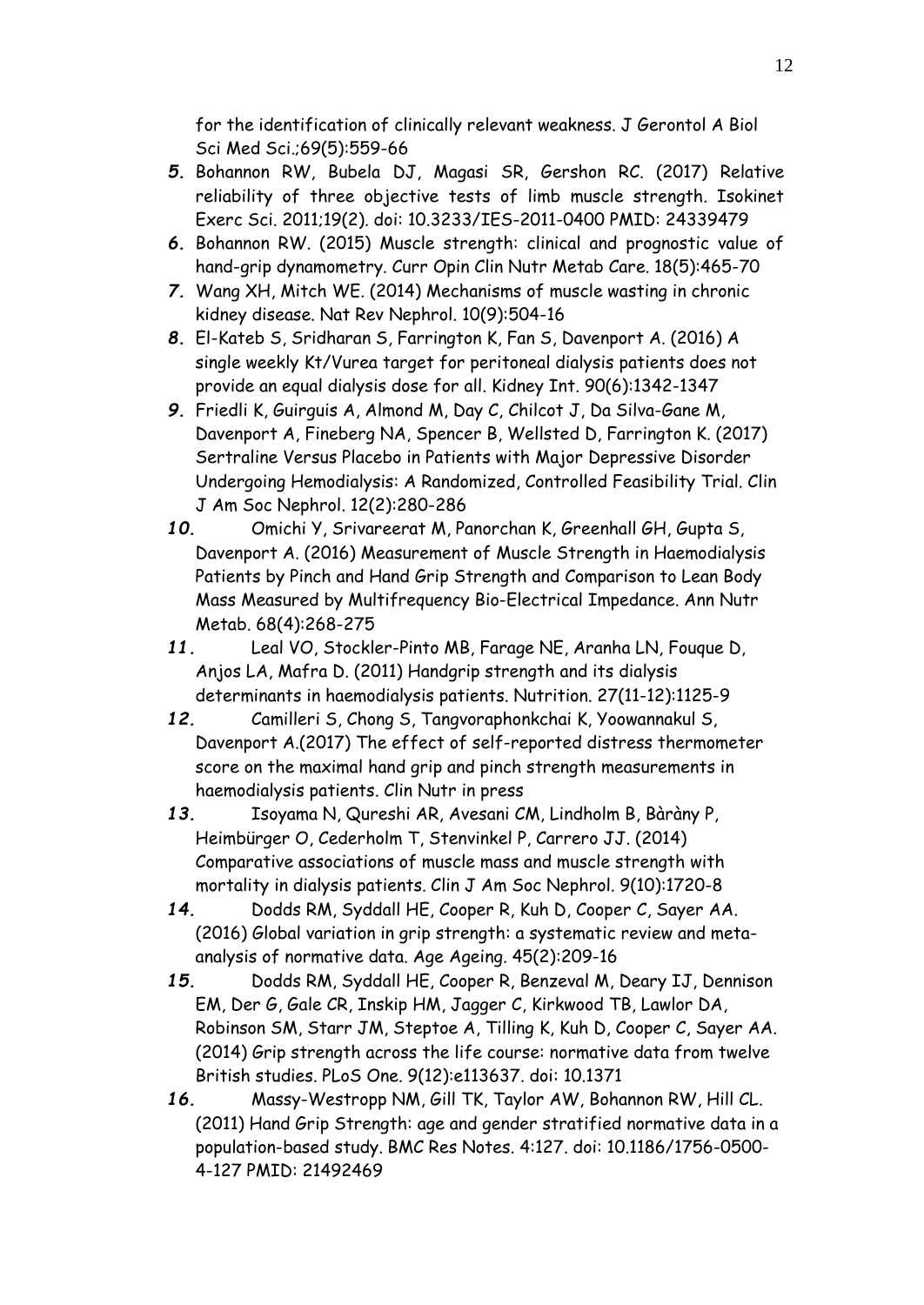- *17.* Bohannon RW, Peolsson A, Massy-Westropp N, Desrosiers J, Bear-Lehman J. (2006) Reference values for adult grip strength measured with a Jamar dynamometer: a descriptive meta-analysis. Physiotherapy 92: 11-15
- *18.* WHO expert consultation. (2004) Appropriate body-mass index for Asian populations and its implications for policy and intervention strategies. Lancet. 363:157-63
- *19.* Davies SJ, Phillips L, Naish PF, Russell GI. (2002) Quantifying comorbidity in peritoneal dialysis patients and its relationship to other predictors of survival. Nephrol Dial Transplant 17: 1085-1092
- *20.* Vernon K, Peasegood J, Riddell A, Davenport A. (2011) Dialyzers designed to increase internal filtration do not result in significantly increased platelet activation and thrombin generation. Nephron Clin Pract. 117(4):c403-8
- *21.* Davenport A. (2009) Low-molecular-weight heparin as an alternative anticoagulant to unfractionated heparin for routine outpatient haemodialysis treatments. Nephrology (Carlton). 14(5):455-61
- *22.* Booth J, Pinney J, Davenport A. (2010) Changes in red blood cell size and red cell fragmentation during haemodialysis. Int J Artif Organs. 33(12):900-5.
- *23.* Sandhu E, Crawford C, Davenport A. (2012) Weight gains and increased blood pressure in outpatient haemodialysis patients due to change in acid dialysate concentrate supplier. Int J Artif Organs. 35(9):642-7
- *24.* Oates T, Pinney JH, Davenport A. (2011) Haemodiafiltration versus high-flux haemodialysis: Effects on phosphate control and erythropoietin response. Am J Nephrol. 33(1):70-5
- *25.* El-Katab S, Omichi Y, Srivareerat M, Davenport A. (2016) Pinch grip strength as an alternative assessment to hand grip strength for assessing muscle strength in patients with chronic kidney disease treated by haemodialysis: a prospective audit. J Hum Nutr Diet. 29(1):48-51
- *26.* Camilleri S, Chong S, Tangvoraphonkchai K, Yoowanakul S, Davenport A. (2017). Effect of self-reported distress thermometer score on the maximal hand grip strength and pinch strength in hemodialysis patients. Nutr Clin Pract in press
- *27.* Davenport A, Willicombe MK. (2010) Does diabetes mellitus predispose to increased fluid overload in peritoneal dialysis patients? Nephron Clin Pract. 114(1):c60-6
- *28.* Kumar S, Khosravi M, Massart A, Potluri M, Davenport A. (2013) The effects of racial differences on body composition and total body water measured by multifrequency bioelectrical impedance analysis influence delivered Kt/V dialysis dosing. Nephron Clin Pract. 124(1-2):60- 6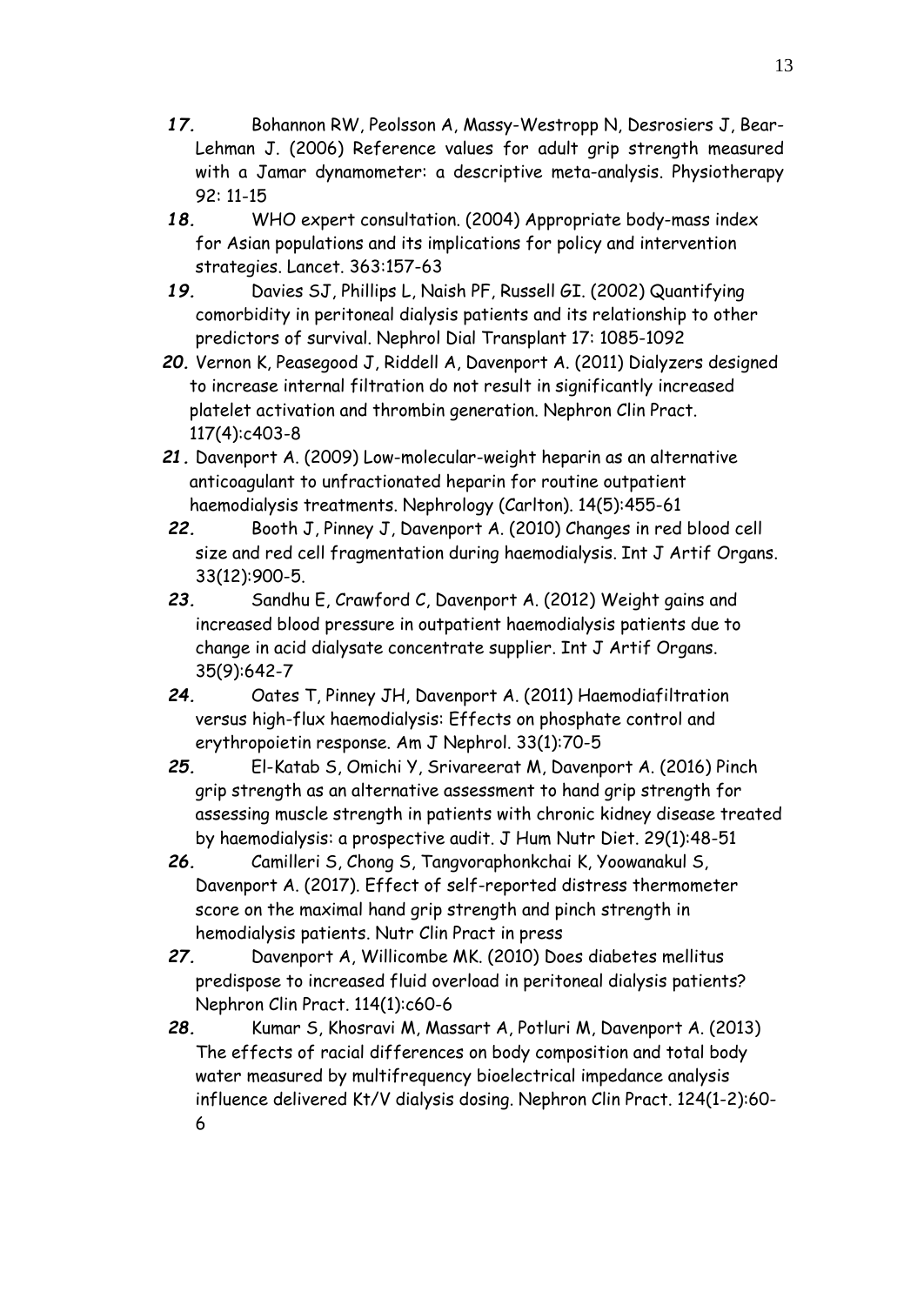- *29.* Wong J, Kaja Kamal RM, Vilar E, Farrington K. (2017) Measuring Residual Renal Function in Hemodialysis Patients without Urine Collection. Semin Dial. 30(1):39-49
- *30.* Fahal IH, Bell GM, Bone JM, Edwards RH. (1997) Physiological abnormalities of skeletal muscle in dialysis patients. Nephrol Dial Transplant. 12(1):119-27
- *31.* El-Kateb S, Sridharan S, Farrington K, Davenport A. (2016) Comparison of resting and total energy expenditure in peritoneal dialysis patients and body composition measured by dual-energy X-ray absorptiometry. Eur J Clin Nutr. 70(11):1337-1339
- *32.* Carrero JJ, Chmielewski M, Axelsson J, Snaedal S, Heimbürger O, Bárány P, Suliman ME, Lindholm B, Stenvinkel P, Qureshi AR. (2008) Muscle atrophy, inflammation and clinical outcome in incident and prevalent dialysis patients. Clin Nutr.;27(4):557-64
- *33.* Chang YT, Wu HL, Guo HR, Cheng YY, Tseng CC, Wang MC, Lin CY, Sung JM. (2011) Handgrip strength is an independent predictor of renal outcomes in patients with chronic kidney diseases. Nephrol Dial Transplant. 26(11):3588-95

Figure 1. Percentage of haemodialysis patients with loss of muscle strength measured by hand grip strength according to European Working Group on Sarcopenia in Older People (EWGSOP) and the North American Foundation for the National Institutes of Health Sarcopenia Project (FNIH), and more than 2 standard deviations from sex and age matched normative data, with 1<sup>st</sup> author name.

p < 0.05, \*\* < 0.01, \*\*\* < 0.001 vs EWSOP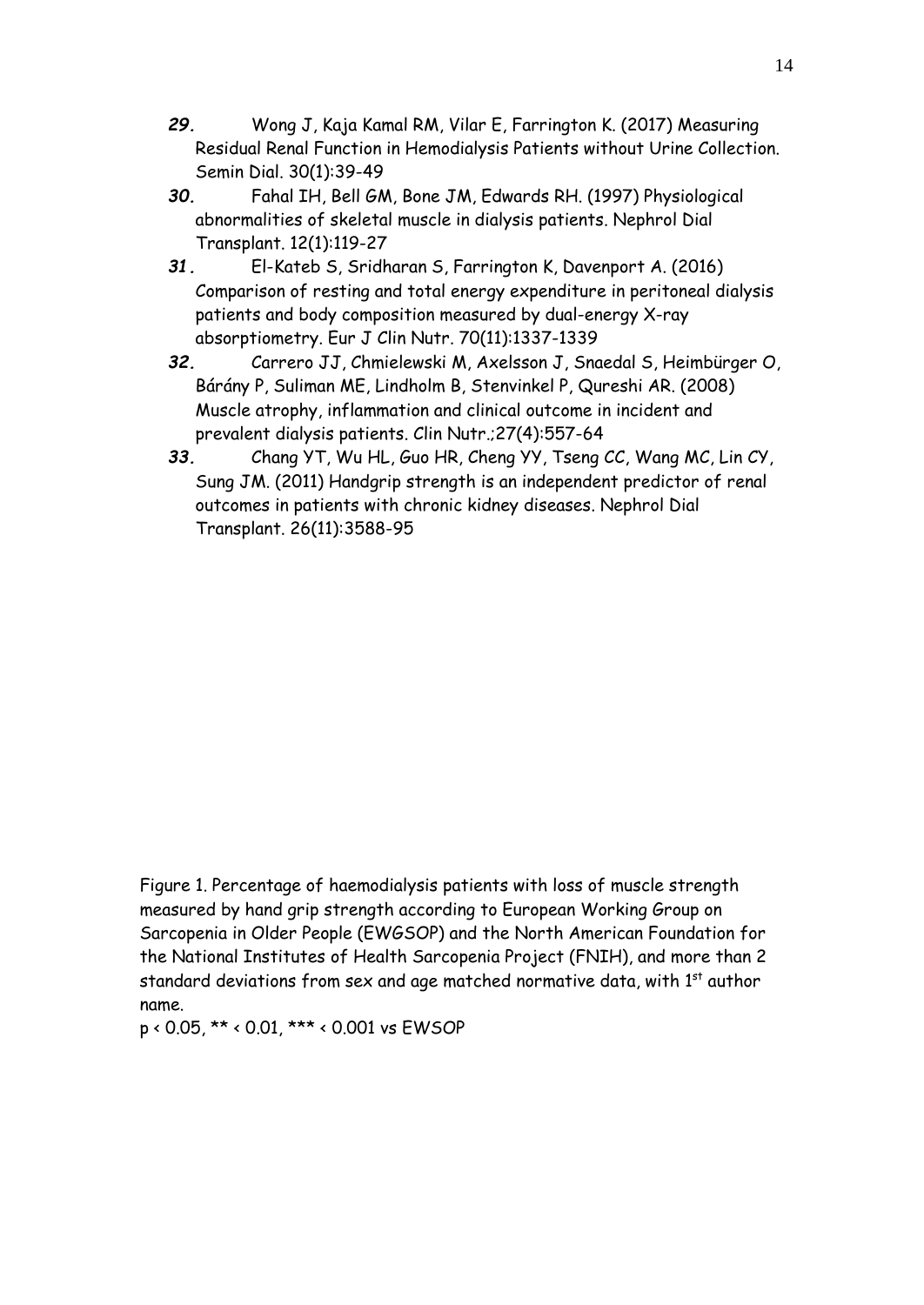Figure 2. Percentage of haemodialysis patients with loss of muscle strength measured by hand grip strength according to ethnicity: White, South Asian and African-Afro-Caribbean, East Asian according to European Working Group on Sarcopenia in Older People (EWGSOP) criteria. p < 0.05 vs EWGSOP

Table 1. Cut off values to determine muscle weakness using the European Working Group on Sarcopenia in Older People (EWGSOP). Hand grip strength (HGS), body mass index (BMI), pre-dialysis systolic and diastolic blood pressure (SBP, DBP), haemoglobin (Hb), serum phosphate (Pi), cholesterol (Chol), C reactive protein, glucose (Gluc), β2 microglobulin (β2M), urea reduction ratio (URR), on-line Kt/Vurea, single pool Kt/V (spKt/Vurea), urea appearance rate mmol/day adjusted to 70 kg (nUAR).

 $*$  p<0.5,  $**$  p<0.01,  $***$  p <0.001 vs no weakness cohort.

| gender        | Female         |                    | Male           |                   |
|---------------|----------------|--------------------|----------------|-------------------|
| <b>EWGSOP</b> |                |                    |                |                   |
|               | normal HGS     | reduced HGS        | normal HGS     | reduced HGS       |
| HGS kg        | $24.4 \pm 3.0$ | $11.6 \pm 4.6$ *** | $37.4 \pm 7.2$ | $18.2 \pm 6.4***$ |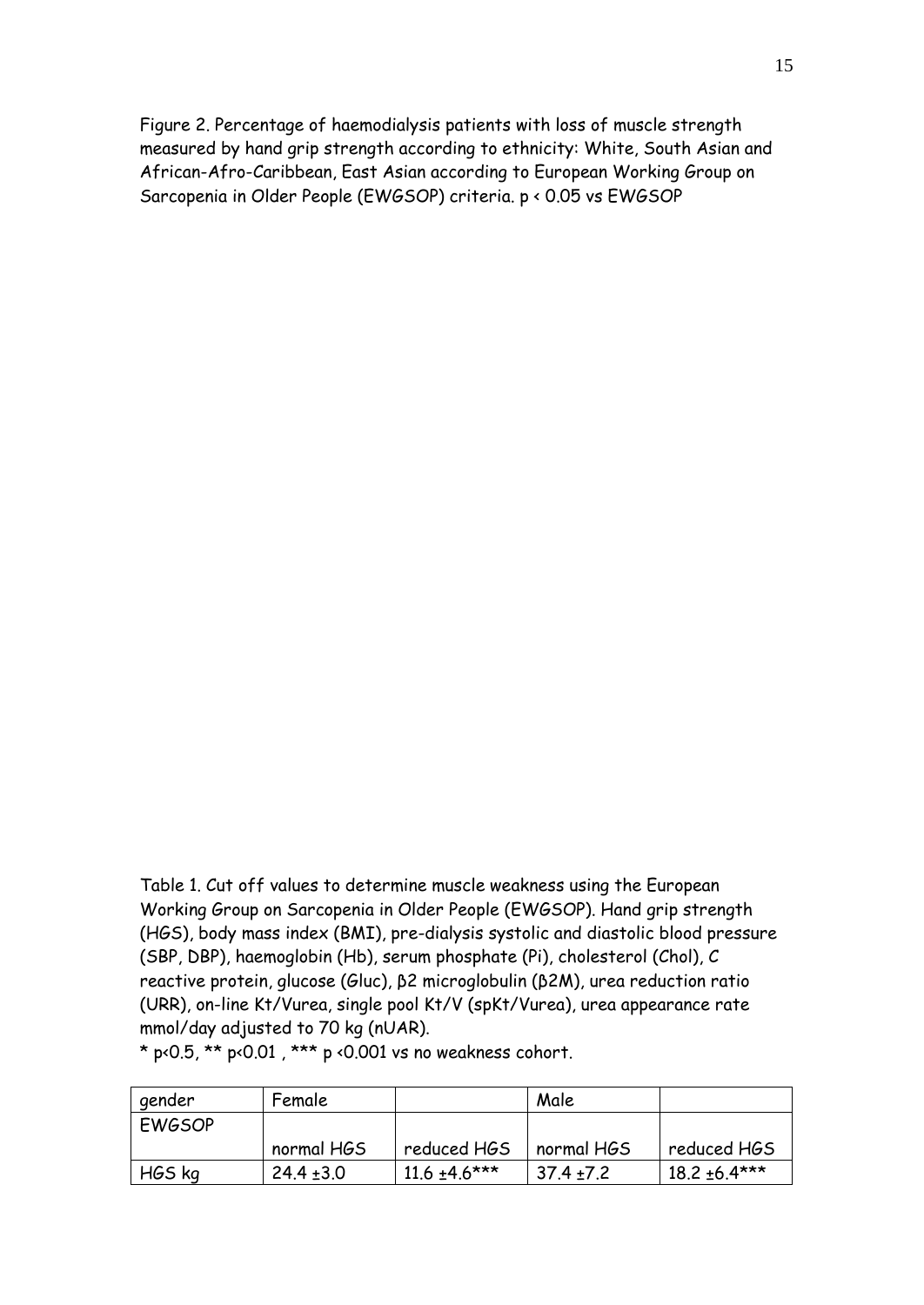| Age years               | $52 + 15$        | 68 ±14***        | $55 + 13$        | 70 ±14***          |
|-------------------------|------------------|------------------|------------------|--------------------|
| Weight kg               | $69.8 \pm 19.2$  | 65.7 ±19.2***    | 83.3 ±20.4       | 71.8 ±14.5***      |
| $BMI$ kg/m <sup>2</sup> | $26.8 + 8.4$     | $27.0 + 6.9$     | $27.4 \pm 6.1$   | $25.5 + 4.7**$     |
| preSBP mmHg             | $139 + 19$       | $140 + 31$       | $146 + 18$       | $141 + 26$         |
| preDBP mmHg             | $78 + 15$        | $71 + 17**$      | $80 + 18$        | 70 ±15***          |
| Hb g/L                  | $108.1 \pm 14.8$ | $108.7 \pm 13.7$ | $111.9 \pm 14.1$ | 109.5 ±14.8        |
| Albumin g/L             | $40.7 \pm 2.9$   | $37.7 + 4.3***$  | $40.8 + 3.5$     | $38.3 + 4.4***$    |
| Urea nitrogen           | 49.9 ±16.5       | $48.7 \pm 17.6$  | 59.42 ±12.6      | $51.0 \pm 16.0$ ** |
| mg/dL                   |                  |                  |                  |                    |
| Pi mg/dL                | $4.8 \pm 2.1$    | $4.8 \pm 1.5$    | $5.4 \pm 1.5$    | $4.8 \pm 1.5***$   |
| Chol mg/dL              | $173 \pm 81$     | $151 + 42*$      | $158 + 42$       | $135 \pm 35*$      |
| $CRP$ mg/L              | $3(1-10)$        | $5(2-12.5)$      | $5(2-10)$        | $6(3-14)$          |
| Gluc mg/dL              | $117 + 40$       | $148 + 58$       | $144 + 68$       | 142 ±56            |
| $\beta$ 2M mg/L         | $32.2 \pm 10.0$  | $31.1 \pm 9.0$   | $29.4 \pm 8.9$   | $30.3 + 8.6$       |
| Vintage                 | $30.2(9.8 -$     | 36.4 (15.0-      | 29.4 (9.6-       | 43.0 (16.8-        |
| months                  | 46.5)            | 72.0)            | 42.3)            | 74.7)              |
| URR %                   | $76.2 \pm 6.7$   | $76.4 + 9.9$     | $68.7 \pm 10.8$  | $71.8 \pm 11.4$    |
| OL-Kt/Vurea             | $1.4 \pm 0.2$    | $1.4 \pm 0.2$    | $1.5 \pm 0.2$    | $1.5 \pm 0.3$      |
| spKt/Vurea              | $1.67 \pm 0.29$  | $1.74 \pm 0.40$  | $1.35 \pm 0.34$  | $1.51 + 0.38$      |
| nUAR                    | $250 + 80$       | $272 + 82$       | $312 + 99$       | 275 ±105*          |
|                         |                  |                  |                  |                    |

Table 2. Comparison of European Working Group on Sarcopenia in Older People (EWGSOP) cut off criteria, with muscle weakness cut off advised by North American Foundation for the National Institutes of Health Sarcopenia Project (FNIH), and more than 2 standard deviations from sex and age matched normative data, with  $1<sup>st</sup>$  author name. Misclassification (Misclass) Sensitivity (Sens), specificity (Spec), Positive predictive value (PPV), negative predictive value (NPV).

|      | Chi square | Kappa   | Wilson | Misclass   sens |      | $ $ spec $ $ PPV $ $ NPV |  |
|------|------------|---------|--------|-----------------|------|--------------------------|--|
| FNIH |            | $-0.11$ | 0.91   | 0.56            | 36.6 | $146.4$   0.16   0.73    |  |
|      | p<0.001    |         |        |                 |      |                          |  |